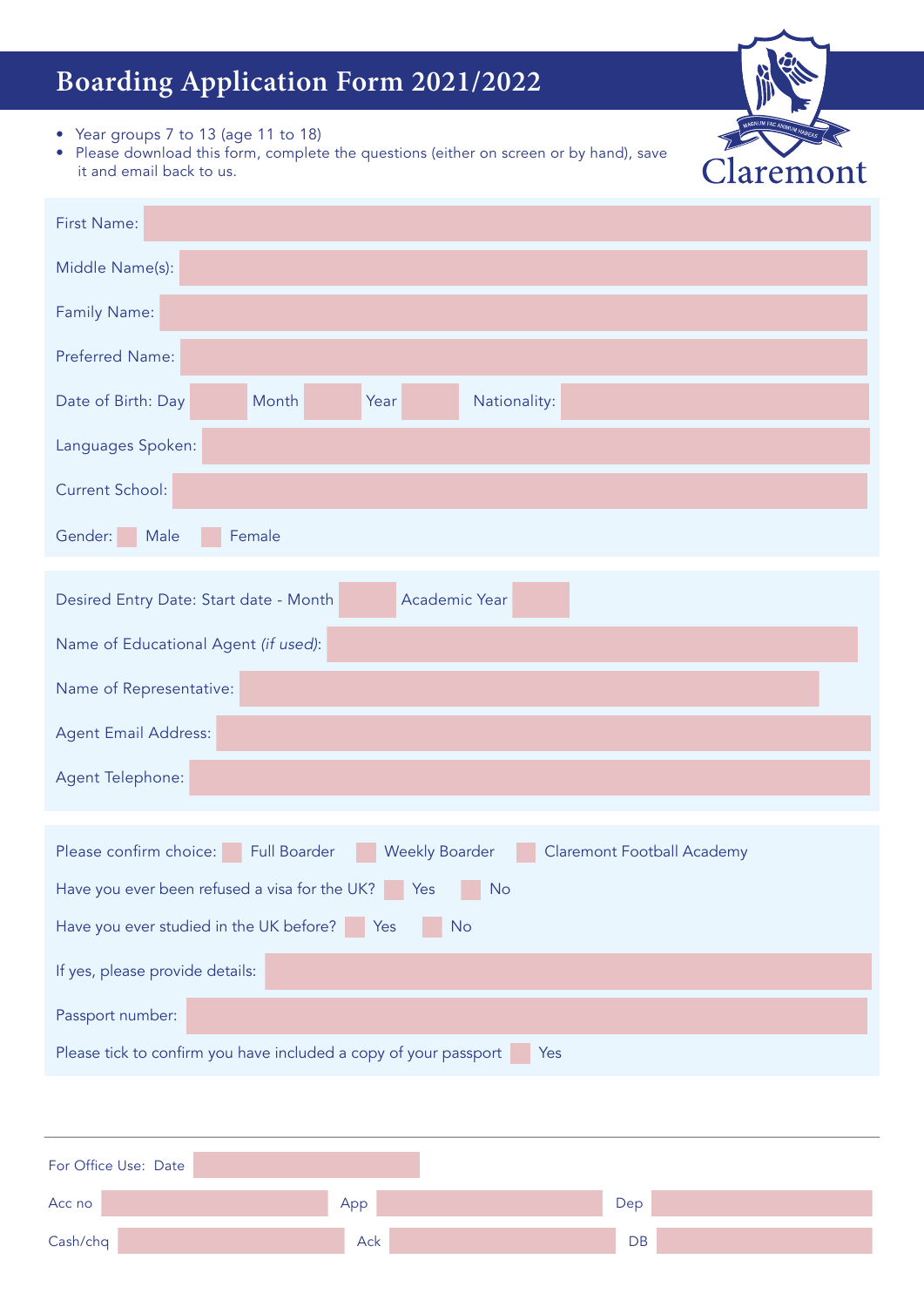## **Boarding Application Form 2021/2022**

- Year groups 7 to 13 (age 11 to 18)
- Please download this form, complete the questions (either on screen or by hand), save it and email back to us.



| <b>PARENT/GUARDIAN 1:</b>                                | <b>PARENT/GUARDIAN 2:</b>      |  |  |  |  |
|----------------------------------------------------------|--------------------------------|--|--|--|--|
| Title (ie: Mr/Mrs/Ms/Dr etc.):                           | Title (ie: Mr/Mrs/Ms/Dr etc.): |  |  |  |  |
| Forenames:                                               | Forenames:                     |  |  |  |  |
| Surname:                                                 | Surname:                       |  |  |  |  |
| Date of Birth:                                           | Date of Birth:                 |  |  |  |  |
| Occupation:                                              | Occupation:                    |  |  |  |  |
| <b>Correspondence (Home) Address:</b>                    |                                |  |  |  |  |
| Address:                                                 | Address:                       |  |  |  |  |
| Country:                                                 | Country:                       |  |  |  |  |
| Contact numbers (including international dialling code): |                                |  |  |  |  |
| Home Telephone:                                          | Home Telephone:                |  |  |  |  |
| Mobile:                                                  | Mobile:                        |  |  |  |  |
| Work Telephone:                                          | Work Telephone:                |  |  |  |  |
| Email:                                                   | Email:                         |  |  |  |  |

## Guardians:

Claremont School requires parents of international boarders to nominate a Legal Guardian for the duration of their residential stay at the School. The appointed guardian can be a relative, a family friend, or an independent guardianship provider but they must be resident in the UK, over 18 years of age and ideally residing within two hours travelling time from the School.

| My child's guardian is:                                                                                                                                                     |  |               |  |  |
|-----------------------------------------------------------------------------------------------------------------------------------------------------------------------------|--|---------------|--|--|
| Address:                                                                                                                                                                    |  |               |  |  |
| <b>Contact Telephone:</b>                                                                                                                                                   |  | Relationship: |  |  |
| International <sup>®</sup><br>Schools<br>Partnership<br><b>Nursery &amp; Prep School</b><br>Outstanding<br>Baldslow, St Leonards, East Sussex TN37 7PW · +44 (0)1424 751555 |  |               |  |  |

[admissions@claremontschool.co.uk](mailto:admissions%40claremontschool.co.uk%20?subject=admissions%40claremontschool.co.uk) claremontschool.co.uk

**69 80 97**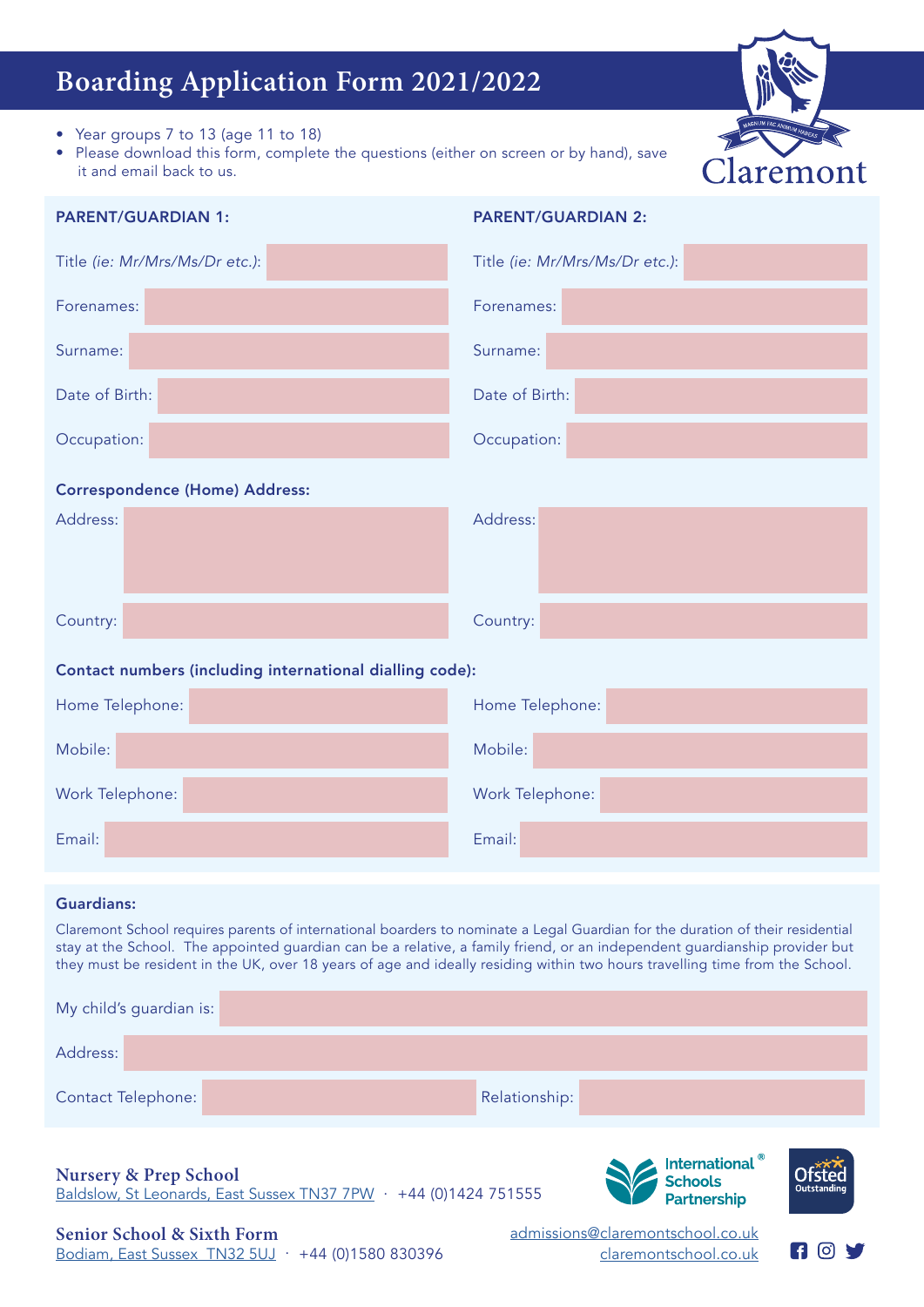## **Fees, regulations, charges and registration 2021/2022**

For the Academic Year from September 2021 to July 2022. All figures are Pound Sterling.

| <b>DEPOSIT:</b> | UK Boarder - £1,000.00 (*refundable)          |
|-----------------|-----------------------------------------------|
|                 | EU Boarder - £3,000.00 (*refundable)          |
|                 | Non-EU Boarder - One term's fee (*refundable) |

ENROLMENT FEE: £550.00 (£250 non-refundable, £300 to deduct in Summer Term)

#### **TERMLY FEES** (Tuition & Accommodation)

| £11,152.00 Per Terr |
|---------------------|
| £9,907.00 Per Term  |
| £9,441.00 Per Term  |
| £8,195.00 Per Term  |
| £1,140.00           |
| £570.00             |
| £570.00             |
|                     |

#### **REGISTRATION**

1. In order to apply for a place at Claremont School, it is necessary to complete an Application Form and return it to the school together with a refundable deposit (as stated above) and an enrolment fee of £550.00. The school will formally offer a place in writing subject to a student satisfying various conditions of entry. In the event that a place is not offered only the deposit will be reimbursed.

Per Term

remont

#### PAYMENT OF FEES

- 2. Fees are due a term in advance and must be paid in full no later than four weeks prior to the first day of each term. If the fees have not been received by the time your child arrives at the school, he/she will not be permitted to attend class. Extras are due for payment before the start of term to which they relate. Payment for "Extras" (trips, clubs, activities, etc.) will only be accepted if fees have been paid in full or payment terms have been agreed. GCSE, A-Level and other public examination fees are payable by all students as required, without exception and on demand.
- 3. Payment of fees Late payment of fees is not permitted and the parent agrees to pay total interest of 5.0% on any overdue balance. The school reserves the right to withdraw a place from a student whose fees are more than 20 days overdue. In the event of fees being more than 30 days overdue, a student will not be permitted to attend school until the matter is resolved. For each returned/cancelled cheque or direct debit payment an administration charge of £20.00 will be added to the account.

#### OTHER CHARGES

4. Fees include tuition, daily transport to/from boarding house and school, basic tuition material and food, but exclude items such as trips, course books, club membership, one-to-one tuition, transport, examination fees and other such items which are chargeable. Any items costing £50.00 or less may be charged to the student's account, without the consent of the parent, but with the agreement of the student unless parents specifically request otherwise. Students studying Art, Design Technology or Photography will be charged for the extra cost of materials required for these classes.

#### NOTICE OF WITHDRAWAL

- 5. Notice in writing, before the first day of term, is required where it is intended that a student should leave at the end of that term, otherwise a term's fees in lieu of notice is chargeable.
- Similarly, the school requires one full term's notice (as defined by the Claremont Senior School calendar) if a place in the school is accepted and subsequently not taken up, otherwise a term's fees in lieu of notice are payable. For clarification, written notice is required prior to the start of the Summer Term (April) in order to withdraw a place accepted for the following September.

#### DEPOSIT

7. \*Refundable after the student has completed the course and has left the school. Outstanding charges on the student's account will be offset before the refund is processed. In the event of withdrawal (see points 5&6), any refund will be at the Principal's discretion.

#### **INSURANCE**

- 8. Fees are not remitted for absence from school for any reason. Parents are advised to consider appropriate insurance to cover prolonged periods of absence from school.
- 9. The school does not accept responsibility for the loss or damage of any personal effects brought to the school.

#### **DECLARATION**

I hereby apply for the applicant to be considered for admission to Claremont Senior School. I have read the Fee Regulations and if this application for a place is successful, I agree to pay fees and other charges in accordance with these regulations and any subsequent updates. I also agree to be responsible for any legal costs or expenses reasonably incurred by Claremont Senior School as a result of enforcing their rights under this Agreement. I accept by signing this form I am entering into a legally binding contract, and that I am jointly and severally liable, along with any other person who has signed this form, for any breach of this Agreement. I agree to allow my son/daughter to be transported by the school's own transport if appropriate without further permission requested by the school, and to allow the school to authorise emergency medical treatment without further permission should this ever be necessary.

| Signature of Parents/Guardians: (1) |       |      |  |  | (2) |  |
|-------------------------------------|-------|------|--|--|-----|--|
| <b>Print Names:</b>                 |       |      |  |  |     |  |
| Date: Day                           | Month | Year |  |  |     |  |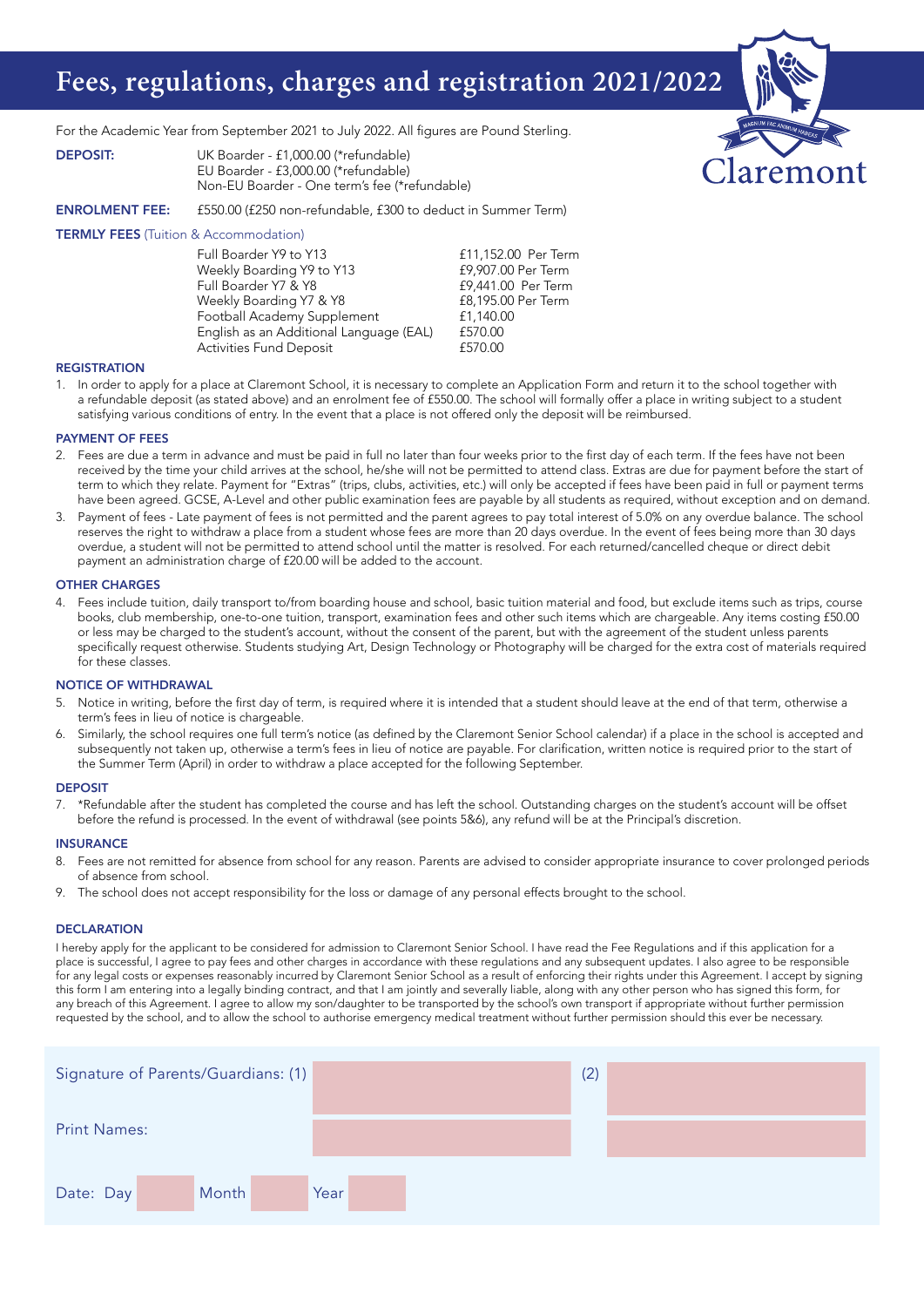## Confidentiality of Information

Information provided within this form will be processed by Claremont School in accordance with the General Data Protection Regulations 2018. By providing the information requested, you are giving your consent for the data to be processed by Claremont School.

| <b>Special Educational Needs and Disabilities</b>                                                                                                                                                                                                  |
|----------------------------------------------------------------------------------------------------------------------------------------------------------------------------------------------------------------------------------------------------|
| In order to best assist your child, please give any relevant information regarding the questions below.<br>Please include all appropriate documentation and provide as much detail as possible.                                                    |
| Does your child have an Educational Health Care Plan?<br><b>No</b><br>Yes<br>If yes, please include details below and attach the plan.                                                                                                             |
|                                                                                                                                                                                                                                                    |
| Does your child have any external reports?<br><b>No</b><br>Yes<br>If yes, please include details below and attach relevant reports e.g. Educational Psychologist report, occupational<br>therapist report etc.                                     |
|                                                                                                                                                                                                                                                    |
| Is your child currently receiving any specialist interventions e.g. Speech & Language, Counselling, CAMHS etc.?<br><b>No</b><br>Yes<br>If yes, please include details below.                                                                       |
|                                                                                                                                                                                                                                                    |
| Is your child currently receiving any additional learning support either within or outside of their current<br>educational setting?<br>Yes<br>No<br>If yes, please include details below.                                                          |
|                                                                                                                                                                                                                                                    |
| Does your child have any existing exam concessions?<br>No<br>Yes<br>If yes, please include details below.                                                                                                                                          |
|                                                                                                                                                                                                                                                    |
| Social, Emotional, Mental Health<br>In order to support your child it is essential we are aware of any previous social, emotional and mental health needs.<br>Please include all appropriate documentation and provide as much detail as possible. |

Failure to declare these could lead to withdrawal of an offer.

The information I have given on this form regarding SEND and the history of Learning Support provision for my child is correct to the best of my knowledge. Should a learning need be identified by the school, this information will be shared with the parent/guardian. The school will suggest appropriate interventions/learning support provision to help the child achieve their full learning potential. There is an additional fee for this provision.

I give permission for Claremont School to contact previous or current educational establishments if needed.

Signature of Parent/Guardian: Date: Date: Date: Date: